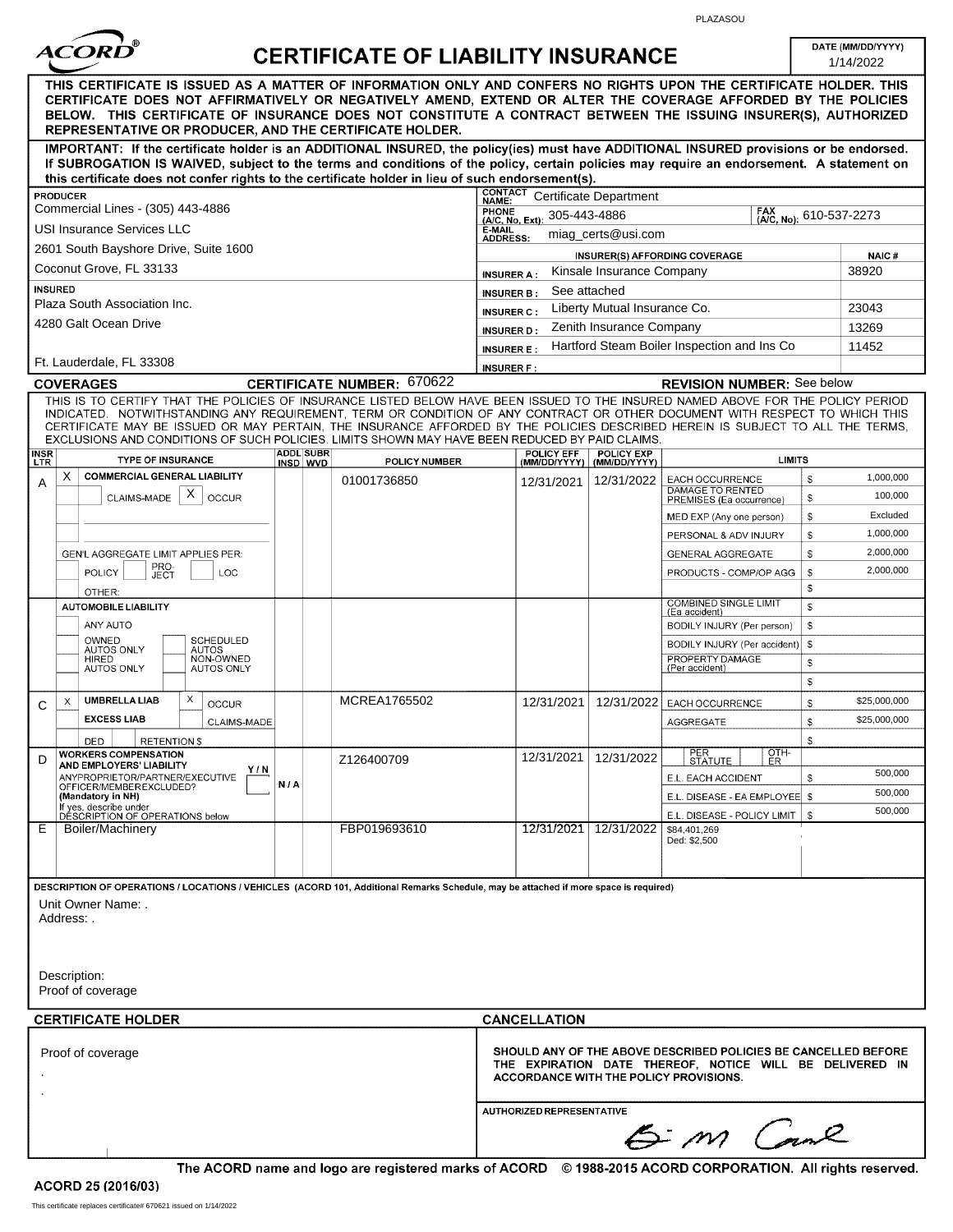**General-Liability** Remark(s): General Liability for condo association.

## **CRIME-/-EMPLOYEE-DISHONESTY**

INSURANCE CARRIER: Travelers Casualty and Surety Company POLICY-NUMBER: 105724010 POLICY PERIOD: PERIOD: Effective Date: 12/31/2021 Expiration Expiration Date: 12/31/2022 Limit: \$ 1,300,000 Remark(s): Extends coverage property manager and employees

-----------------------------------------------------------------------------------------------------------------------------------------------------------------------------------------------------------------------

-----------------------------------------------------------------------------------------------------------------------------------------------------------------------------------------------------------------------

## **DIRECTORS-&-OFFICERS-LIABILITY**

| <b>IINSURANCE CARRIER:</b> | Philadelphia Indemnity Insurance Company |  |                             |  |  |  |  |  |
|----------------------------|------------------------------------------|--|-----------------------------|--|--|--|--|--|
| <b>IPOLICY NUMBER:</b>     | PCAP0270980220                           |  |                             |  |  |  |  |  |
| <b>IPOLICY PERIOD:</b>     | <b>Effective Date: 12/31/2021</b>        |  | Expiration Date: 12/31/2022 |  |  |  |  |  |
| Limit: \$ 1.000.000        |                                          |  |                             |  |  |  |  |  |
|                            |                                          |  |                             |  |  |  |  |  |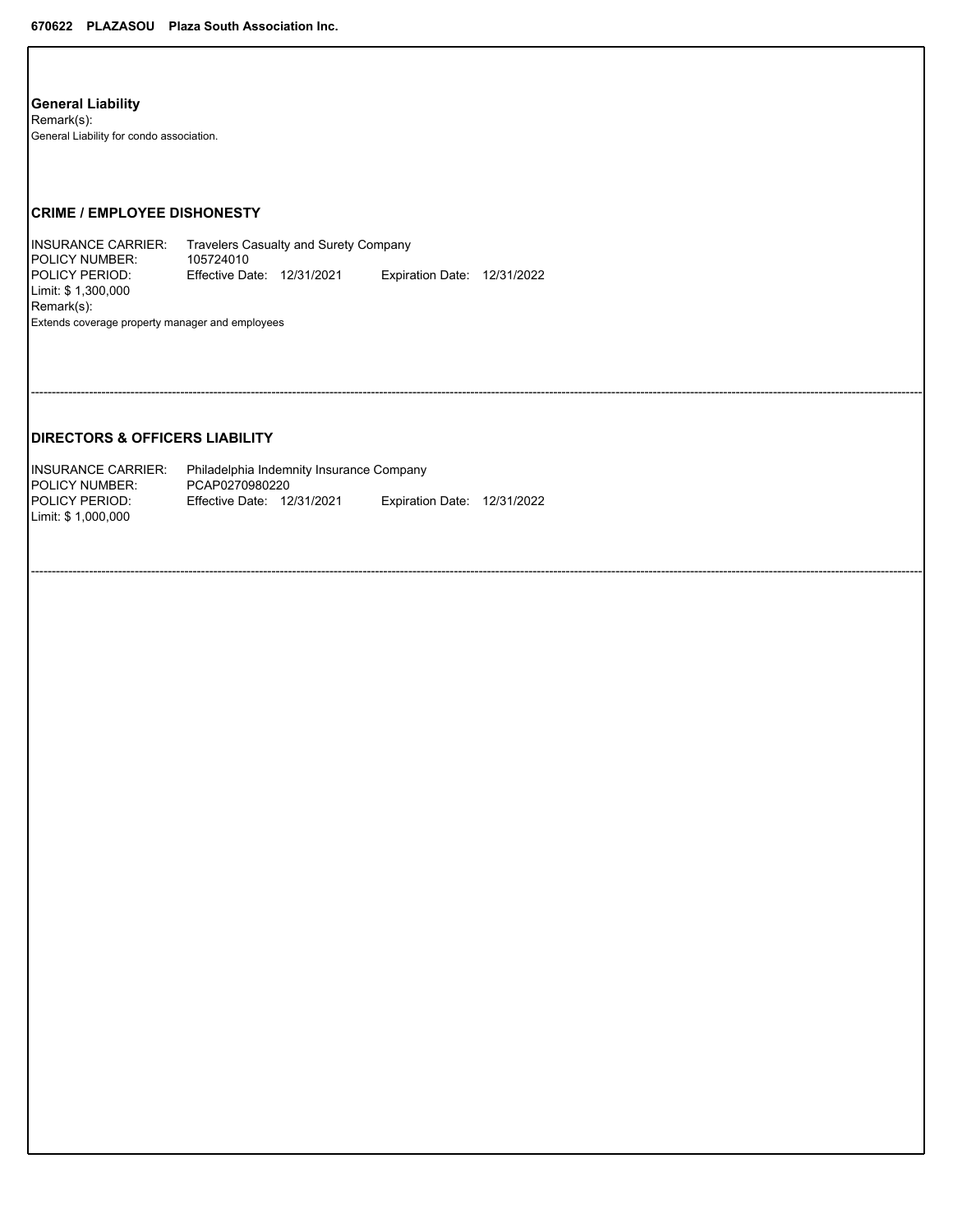| ACORD |  |  |
|-------|--|--|
|       |  |  |

PLAZASOU F

| <i><b>ACORD</b></i>                                                                                                                                                                             | <b>EVIDENCE OF PROPERTY INSURANCE</b>                                                                                                                                                                                                                                                                                                                                                                                                        |                                     |                                     |                            | 1/14/2022                                       |
|-------------------------------------------------------------------------------------------------------------------------------------------------------------------------------------------------|----------------------------------------------------------------------------------------------------------------------------------------------------------------------------------------------------------------------------------------------------------------------------------------------------------------------------------------------------------------------------------------------------------------------------------------------|-------------------------------------|-------------------------------------|----------------------------|-------------------------------------------------|
|                                                                                                                                                                                                 | THIS EVIDENCE OF PROPERTY INSURANCE IS ISSUED AS A MATTER OF INFORMATION ONLY AND CONFERS NO RIGHTS UPON THE<br>ADDITIONAL INTEREST NAMED BELOW. THIS EVIDENCE DOES NOT AFFIRMATIVELY OR NEGATIVELY AMEND, EXTEND OR ALTER THE<br>COVERAGE AFFORDED BY THE POLICIES BELOW.  THIS EVIDENCE OF INSURANCE DOES NOT CONSTITUTE A CONTRACT BETWEEN THE<br>ISSUING INSURER(S), AUTHORIZED REPRESENTATIVE OR PRODUCER, AND THE ADDITIONAL INTEREST. |                                     |                                     |                            |                                                 |
| <b>AGENCY</b>                                                                                                                                                                                   | PHONE<br>(A/C, No, Ext):                                                                                                                                                                                                                                                                                                                                                                                                                     | <b>COMPANY</b>                      |                                     |                            |                                                 |
| Commercial Lines - (305) 443-4886<br>USI Insurance Services LLC<br>2601 South Bayshore Drive, Suite 1600                                                                                        |                                                                                                                                                                                                                                                                                                                                                                                                                                              | Underwriters at Lloyds, London (IL) |                                     |                            |                                                 |
| Coconut Grove, FL 33133                                                                                                                                                                         |                                                                                                                                                                                                                                                                                                                                                                                                                                              |                                     |                                     |                            |                                                 |
| FAX<br>(A/C, No):                                                                                                                                                                               | E-MAIL<br>ADDRESS:                                                                                                                                                                                                                                                                                                                                                                                                                           |                                     |                                     |                            |                                                 |
| CODE:                                                                                                                                                                                           | SUB CODE:                                                                                                                                                                                                                                                                                                                                                                                                                                    |                                     |                                     |                            |                                                 |
| <b>AGENCY<br/>CUSTOMER ID#:</b><br><b>INSURED</b>                                                                                                                                               |                                                                                                                                                                                                                                                                                                                                                                                                                                              | <b>LOAN NUMBER</b>                  |                                     | <b>POLICY NUMBER</b>       |                                                 |
| Plaza South Association Inc.                                                                                                                                                                    |                                                                                                                                                                                                                                                                                                                                                                                                                                              |                                     |                                     | 0664172611                 |                                                 |
| 4280 Galt Ocean Drive<br>Ft. Lauderdale, FL 33308                                                                                                                                               |                                                                                                                                                                                                                                                                                                                                                                                                                                              | <b>EFFECTIVE DATE</b><br>4/15/2021  | <b>EXPIRATION DATE</b><br>4/15/2022 |                            | <b>CONTINUED UNTIL</b><br>TERMINATED IF CHECKED |
|                                                                                                                                                                                                 |                                                                                                                                                                                                                                                                                                                                                                                                                                              | THIS REPLACES PRIOR EVIDENCE DATED: |                                     |                            |                                                 |
| <b>PROPERTY INFORMATION</b>                                                                                                                                                                     |                                                                                                                                                                                                                                                                                                                                                                                                                                              |                                     |                                     |                            |                                                 |
| <b>LOCATION/DESCRIPTION</b>                                                                                                                                                                     |                                                                                                                                                                                                                                                                                                                                                                                                                                              |                                     |                                     |                            |                                                 |
| Bldg: 1<br>Total # Units: 336                                                                                                                                                                   | Location: 4280 Galt Ocean Drive Ft. Lauderdale, FL 33308                                                                                                                                                                                                                                                                                                                                                                                     |                                     |                                     |                            |                                                 |
|                                                                                                                                                                                                 | THE POLICIES OF INSURANCE LISTED BELOW HAVE BEEN ISSUED TO THE INSURED NAMED ABOVE FOR THE POLICY PERIOD INDICATED.<br>NOTWITHSTANDING ANY REQUIREMENT, TERM OR CONDITION OF ANY CONTRACT OR OTHER DOCUMENT WITH RESPECT TO WHICH THIS                                                                                                                                                                                                       |                                     |                                     |                            |                                                 |
|                                                                                                                                                                                                 | EVIDENCE OF PROPERTY INSURANCE MAY BE ISSUED OR MAY PERTAIN, THE INSURANCE AFFORDED BY THE POLICIES DESCRIBED HEREIN IS<br>SUBJECT TO ALL THE TERMS, EXCLUSIONS AND CONDITIONS OF SUCH POLICIES. LIMITS SHOWN MAY HAVE BEEN REDUCED BY PAID CLAIMS.                                                                                                                                                                                          |                                     |                                     |                            |                                                 |
|                                                                                                                                                                                                 | PERILS INSURED<br><b>BASIC</b>                                                                                                                                                                                                                                                                                                                                                                                                               | <b>BROAD</b><br>SPECIAL             |                                     |                            |                                                 |
|                                                                                                                                                                                                 | <b>COVERAGE / PERILS / FORMS</b>                                                                                                                                                                                                                                                                                                                                                                                                             |                                     |                                     | <b>AMOUNT OF INSURANCE</b> | <b>DEDUCTIBLE</b>                               |
|                                                                                                                                                                                                 |                                                                                                                                                                                                                                                                                                                                                                                                                                              |                                     |                                     |                            |                                                 |
| <b>COVERAGE INFORMATION</b><br>see attached for coverage information.<br><b>REMARKS (Including Special Conditions)</b><br>Unit Owner Name: .<br>Address: .<br>Description:<br>Proof of coverage |                                                                                                                                                                                                                                                                                                                                                                                                                                              |                                     |                                     |                            |                                                 |
| <b>CANCELLATION</b>                                                                                                                                                                             | SHOULD ANY OF THE ABOVE DESCRIBED POLICIES BE CANCELLED BEFORE THE EXPIRATION DATE THEREOF, NOTICE WILL BE<br>DELIVERED IN ACCORDANCE WITH THE POLICY PROVISIONS.                                                                                                                                                                                                                                                                            |                                     |                                     |                            |                                                 |
| <b>ADDITIONAL INTEREST</b>                                                                                                                                                                      |                                                                                                                                                                                                                                                                                                                                                                                                                                              |                                     |                                     |                            |                                                 |
| <b>NAME AND ADDRESS</b><br>Proof of coverage                                                                                                                                                    |                                                                                                                                                                                                                                                                                                                                                                                                                                              | ADDITIONAL INSURED<br>MORTGAGEE     | LENDER'S LOSS PAYABLE               |                            | <b>LOSS PAYEE</b>                               |
|                                                                                                                                                                                                 |                                                                                                                                                                                                                                                                                                                                                                                                                                              | LOAN#                               |                                     |                            |                                                 |
|                                                                                                                                                                                                 |                                                                                                                                                                                                                                                                                                                                                                                                                                              | AUTHORIZED REPRESENTATIVE           |                                     |                            |                                                 |
|                                                                                                                                                                                                 |                                                                                                                                                                                                                                                                                                                                                                                                                                              |                                     | 5 m Cane                            |                            |                                                 |